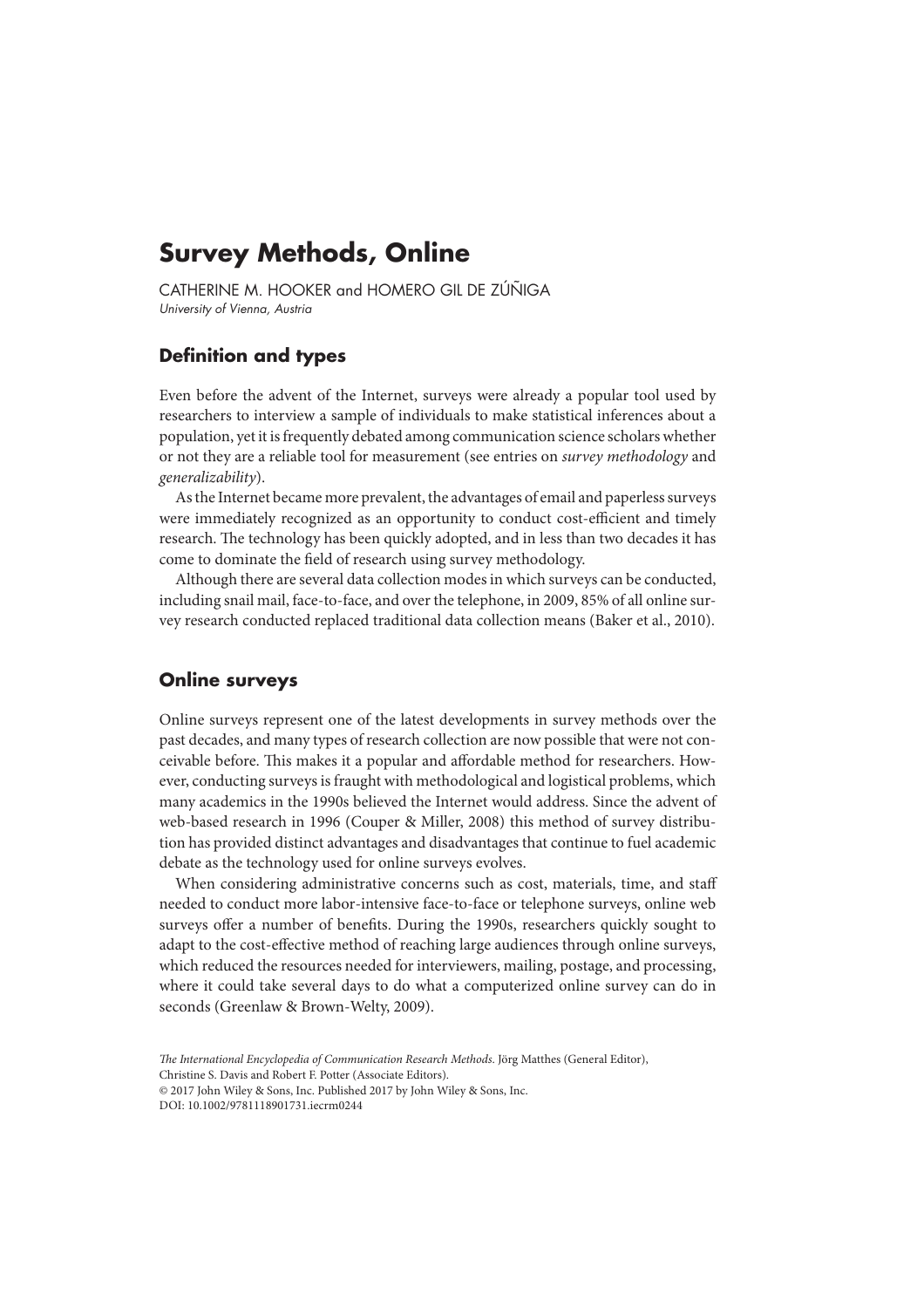#### 2 **SURVEY METHODS, ONLINE**

However, unless online surveys are designed carefully, the quality of the data may be compromised through sampling issues such as respondents' self-selection, high nonresponse rates, and incomplete data provided by respondents in the form of do-not-know answers, or the exclusion of those without Internet access. Self-selection is a distinct disadvantage of conducting an online survey, which has been deemed to skew samples (Blom, Gathmann, & Krieger, 2015) and may not provide reliable and generalizable high-quality data. The error that occurs as a result of self-selection and nonprobability samples of many online surveys led the AAPOR executive council to recommend that "researchers should avoid nonprobability online samples when one of the researcher objectives is to accurately estimate population values" (Baker et al., 2010).

## **Sampling methods**

All of these factors can make it difficult to generalize data gathered online to the whole population. Self-selection is a critical issue for online surveys, because it is necessary to collect a randomly selected sample to be able to make accurate inferences regarding the characteristics of a population, which means that every member of the population had an equal probability of being selected. When using an online survey based on a volunteer basis, the respondents are no longer randomly selected, and have themselves chosen to complete the survey, which can lead to bias error in the data if the respondents are not truly representative of the population. Therefore it is important to try to design web-based surveys that are representative, which is best done through probability-based recruitment. Research has shown that this can be done when recruiting a sample via traditional face-to-face selection from a probability sample, which is then followed up with a high-quality, online study. The results can be a worthwhile investment for higher quality data (Blom et al., 2016).

## **Key advantages**

Online surveys can nevertheless provide access to unique populations, such as niche fan bases that mainly congregate online (Wright, 2005). The lack of a human interviewer during a computer-moderated survey can have distinct advantages, especially when researching undesirable social behavior. Respondents are more likely to be honest about their actions when they do not have to worry about impression management and how the interviewer may judge their responses (Chang & Krosnick, 2010).

## **Key considerations and disadvantages**

It was hoped with the advent of web-based surveys that they would address the low response rate seen with mail and telephone surveys; however, this has not been the case (Couper & Miller, 2008). Response rates to web-survey requests have been confirmed to be consistently lower by 11% when compared to mail or telephone surveys. Without the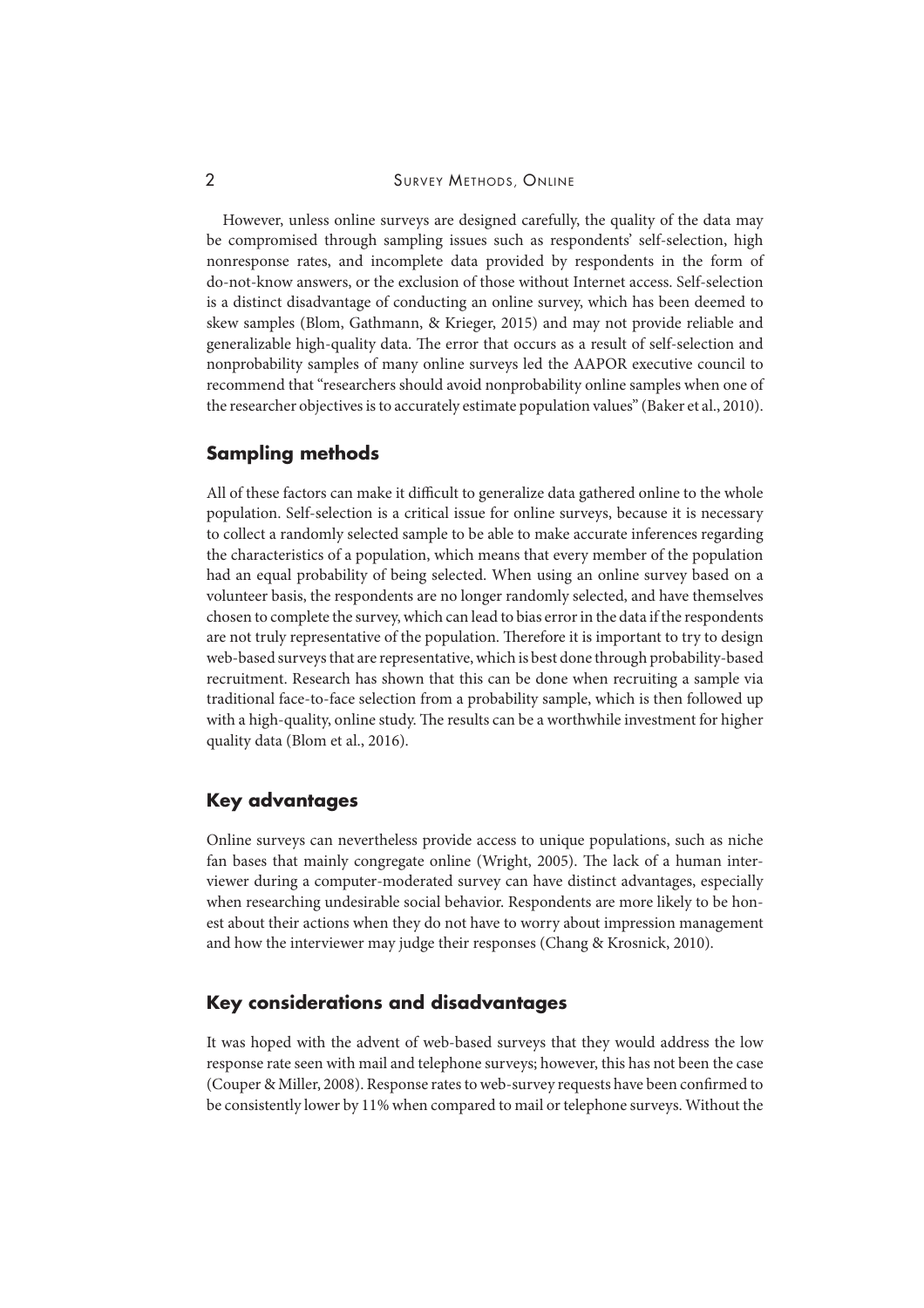extra survey designs to increase the response rate, such as, for example, incentives, sample matching through preselected respondents who have already agreed to participate (Bethlehem, 2015), or face-to-face recruitment, online survey methods are no more or less effective in eliciting responses than many offline survey methods.

Online, it is also more likely that respondents will quit half-way through a survey if they lose motivation and do not have an interviewer to prompt them to continue. However, web-based surveys make it possible to complete the survey at one's convenience, and to take breaks if necessary. Even the online survey interface can influence the final results, when features such as progress bars, gendered avatars, and definitions of key terms can influence the way that respondents interact and think throughout the survey (Tourangeau, Conrad, & Couper, 2013).

## **Survey completion on mobile devices**

The device a respondent uses to complete the survey can also influence their completion rate and the length of their typed answers. Those using mobile devices such as smartphones and tablets are less likely to complete the survey, and will provide shorter answers to open-ended response questions, which is influenced by a smaller keyboard size that requires more effort to input information than on a normal computer or laptop (Lambert & Miller, 2015; Peytchev & Hill, 2010). Aside from these technical considerations, which are improving with advances in mobile technology, the quality of the results from respondents are otherwise unaffected by the device they use to complete the survey. Though a respondent using a mobile device may have a longer survey completion time than someone else completing the same survey on a computer (De Bruijne & Wijnant, 2013).

# **Designing the optimal survey with technology**

Research has found that web-based surveys may make respondents prone to choose the first appropriate answer instead of the optimal one, which leads to a higher rate of donot-know answers or item nonresponse. The latest technology of customizable online software makes it possible to prompt respondents in a way very similar to an interviewer requesting politely that participants provide an answer. This can help provide more complete data (De Leeuw, Hox, & Boevé, 2016). In the future, these customizable designs will make it possible to mitigate disadvantageous panel conditioning, which is where respondents learn the structure of a survey. For example, learning to avoid answering questions in a manner that they know will prompt a longer follow-up question. Research has shown that isolating panel conditioning due to procedure versus content can help researchers design online surveys that alleviate these effects in online surveys (Struminskaya, 2015).

New techniques to mitigate the effect of nonprobability samples—which is one of the main critiques used against using survey methods—are being discussed in the current literature. For example, sample matching based on a preselected group of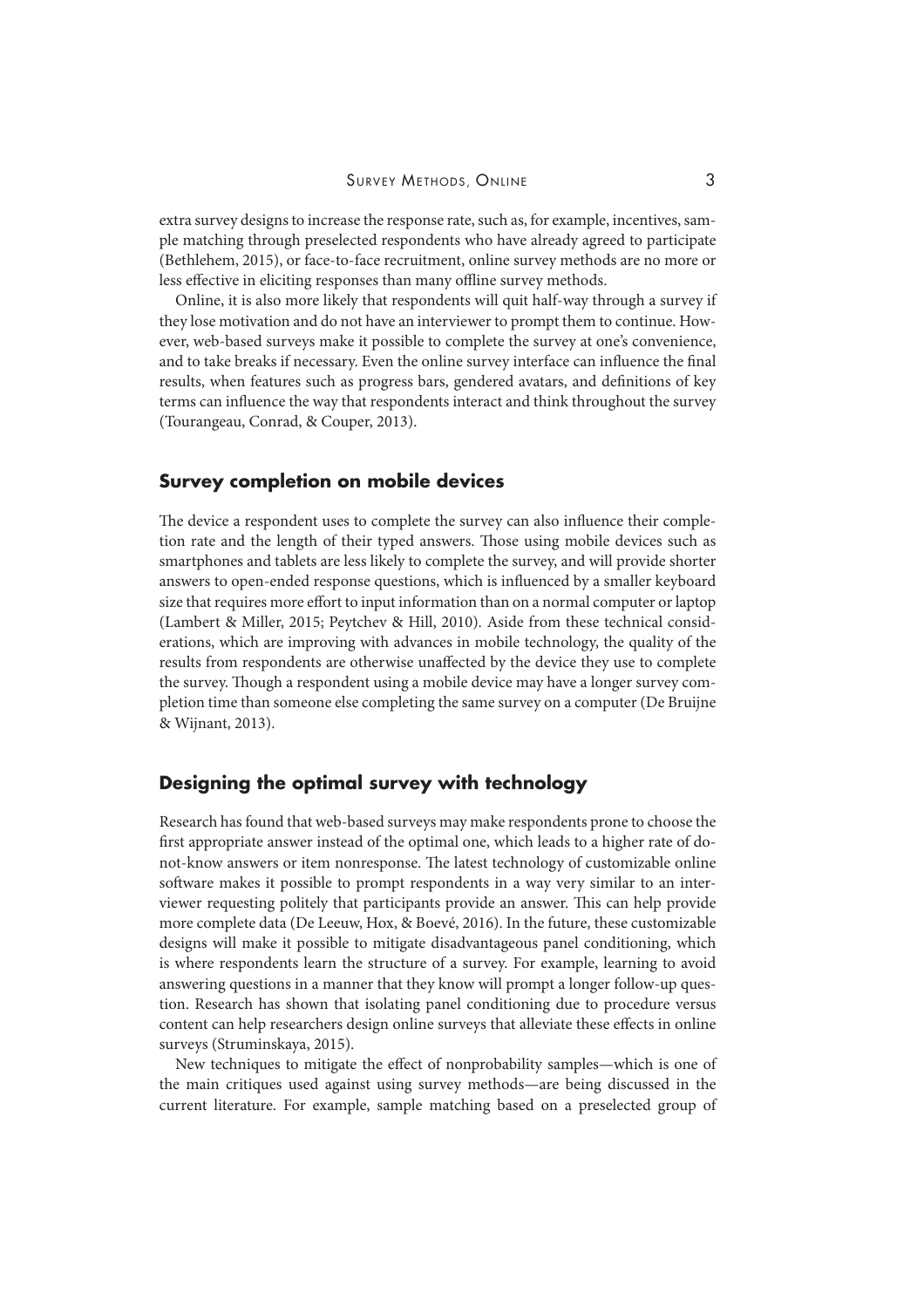#### **4** SURVEY METHODS, ONLINE

people who have agreed to participate in surveys ahead of time, and then selecting a probability sample within this sample frame that matches the intended population to be researched, is an option that could help mitigate low response rates while still having a probability sample (Bethlehem, 2015). Generalizable data can also be derived from nonprobability samples when carefully crafted and stratified quota samples are used (Bethlehem, 2015; Weeks, Ardèvol-Abreu, & Gil de Zúñiga, 2015). In some instances, the AAPOR's latest report also recommends including participation and cooperation rates rather than the response rates, because the data is actually derived from a nonprobabilistic sample (AAPOR, 2011).

Probability-based online panels require extensive resources, making online surveys an investment that should be properly designed to make the most of the benefits they offer. Aside from being unable to access the email addresses of every member of the population, there are also legal considerations when sending out emails to massive lists that researchers must take into account (Baker et al., 2010). The tradeoff between accuracy and survey cost can make it difficult for researchers to afford the means to provide the most accurate and valid data when relying solely on a web-based survey panel.

Awareness of the limitations and weaknesses of online survey methods makes it still possible to get high-quality data, but requires a multimodal approach, such as face-toface recruitment and mailed invitations, which can upturn the response rate for the final survey that is conducted online (Blom et al., 2016).

Whenever possible it is recommended to design a mixed-mode survey, which can help provide more complete information for researchers. Mixed-mode surveys can combine these methods in a variety of ways, and can increase the reliability of the data collected (Bosnjak, Das, & Lynn, 2016). A mixed-mode survey design may be more costly, but it will still have the benefits of customizability and convenience that make online surveys valuable tools for modern research (Ha et al., 2015).

Online surveys provide an excellent complement, while still keeping costs lower, when used effectively in conjunction with other modes to balance out coverage or representative errors that are inherent to each unique survey method. Scholars have established that more research needs to be conducted regarding the design of surveys on smartphones and tablets, as this can also influence responses, and the quality of the data collected (Lugtig & Toepoel, 2015).

Another key issue for sample selection when using an online survey is the automatic exclusion of any household without Internet access. Several studies, including the Panel of Dutch households in the Longitudinal Internet Studies for the Social Sciences (LISS) provided non-Internet households with the means to participate in the panel. Non-Internet households represented 10% of the overall sample. The implications of conducting online surveys in countries with lower Internet penetration will influence the demographic groups available to researchers (Eckman, 2016). For example, in these countries, it is often those who are more affluent who are able and willing to participate online, which is a limitation on the sample available to researchers (Leenheer & Scherpenzeel, 2013). Well-designed online surveys can be a cost-effective complement that makes it possible to reach a broader audience than was possible heretofore.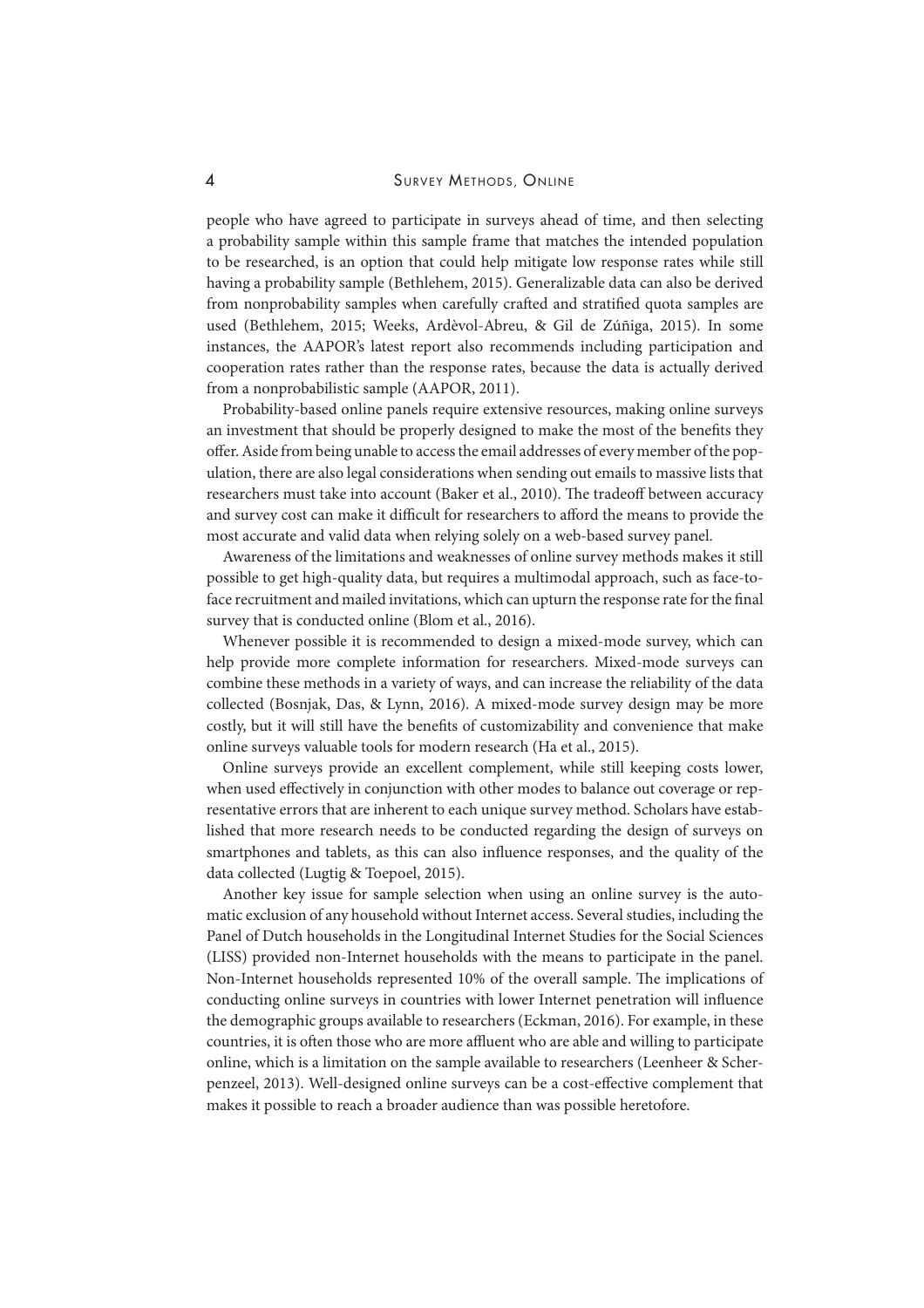## **New developments**

As Internet penetration increases, the under-coverage bias of non-Internet households becomes less likely, and researchers who cannot afford to ensure that non-Internet households are included in their panel, can examine if including these households will affect the results based on the analysis of the results of the LISS in the Netherlands. For example, the Netherlands has a high Internet penetration, which suggests that the inclusion of non-Internet households will not necessarily influence the final results. Other research has also shown that coverage bias decreases as Internet penetration increases over time, which can be affected by the rate of development in these countries (Couper, 2000; Mohorko, de Leeuw, & Hox, 2013).

Most recent work in the field recommends that further research is needed to confirm that online probability-based panels are worth the investment over nonprobability samples. As research in this field continues to develop, the design and implementation of online surveys will increase in sophistication and reliability, which will also improve the quality of the information collected online. Overall, online survey may become an even more attractive, cost-effective research method for communication researchers.

It is predicted that within the near future most survey research will be conducted online (Blom et al., 2015). Considering all aspects of online survey methodology is vital when designing a study to produce the highest quality data possible. Online survey methodology may provide an alternative data-gathering technique. The goal of the online survey remains the same, to advance the field of communication through greater accuracy and population parameter representation, while still remaining an affordable and manageable option. The future of online survey panels will evolve hand in hand with information technologies currently being developed, and further research into this methodology is required to ensure the best-quality data is available to researchers.

SEE ALSO: Common Method Bias; Methodological Rigor in Quantitative Research; Online Research Methods, Quantitative; Question Wording and Item Formulation; Sampling, Nonrandom; Sampling, Online; Sampling, Qualitative; Sampling, Random; Survey Methods, Traditional, Public Opinion Polling

#### **References**

- American Association for Public Opinion Research (AAPOR). (2011). *Standard definitions: Final dispositions of case codes and outcome rates for surveys* (5th ed.). Lenexa, Kansas: AAPOR. Retrieved from http://www.aapor.org/Standards-Ethics/Standard-Definitions-(1). aspx (accessed January 30, 2017).
- Baker, R., Blumberg, S. J., Brick, J. M., Couper, M. P., Courtright, M., … Zahs, D. (2010). Research synthesis: AAPOR Report on Online Panels. *Public Opinion Quarterly*, *74*(4), 711–781. doi:10.1093/poq/nfq048
- Bethlehem, J. (2015). Solving the nonresponse problem with sample matching? *Social Science Computer Review* (Advance online publication). doi:10.1177/0894439315573926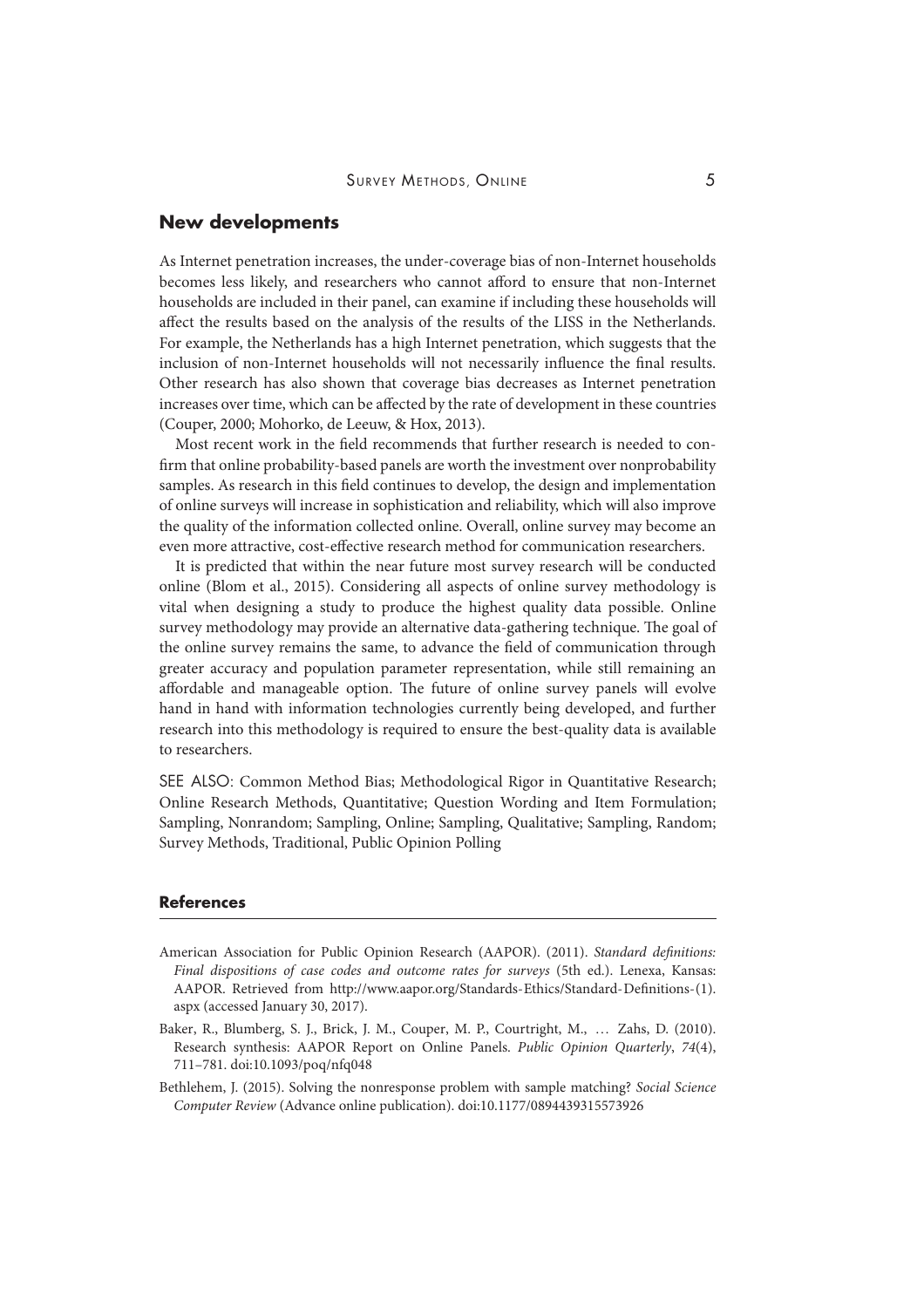- Blom, A. G., Bosnjak, M., Cornilleau, A., Cousteaux, A.-S., Das, M., Douhou, S., & Krieger, U. (2016). A comparison of four probability-based online and mixed-mode panels in Europe. *Social Science Computer Review*, *34*(1), 8–25. doi:10.1177/0894439315574825
- Blom, A. G., Gathmann, C., & Krieger, U. (2015). Setting up an online panel representative of the general population: The German Internet Panel. *Field Methods*, *27*(4), 391–408. doi:10.1177/1525822X15574494
- Bosnjak, M., Das, M., & Lynn, P. (2016). Methods for probability-based online and mixedmode panels: Selected recent trends and future perspectives. *Social Science Computer Review*, *34*(1), 1–3. doi:10.1177/0894439315579246
- Chang, L., & Krosnick, J. A. (2010). Comparing oral interviewing with self-administered computerized questionnaires: An experiment. *Public Opinion Quarterly*, *74*(1), 154–167. doi:10.1093/poq/nfp090
- Couper, M. P. (2000). Review: Web surveys: A review of issues and approaches. *Public Opinion Quarterly*, *64*(4), 464–494. http://www.jstor.org/stable/3078739
- Couper, M. P., & Miller, P. V. (2008). Web survey methods: Introduction. *Public Opinion Quarterly*, *72*(5), 831–835. doi:10.1093/poq/nfn066
- De Bruijne, M., & Wijnant, A. (2013). Comparing survey results obtained via mobile devices and computers: an experiment with a mobile web survey on a heterogeneous group of mobile devices versus a computer-assisted web survey. *Social Science Computer Review*, *31*(4), 482–504. doi:10.1177/0894439313483976
- De Leeuw, E. D., Hox, J. J., & Boevé, A. (2016). Handling do-not-know answers: Exploring new approaches in online and mixed-mode surveys. *Social Science Computer Review*, *34*(1), 116–132. doi:10.1177/0894439315573744
- Eckman, S. (2016). Does the inclusion of non-Internet households in a web panel reduce coverage bias? *Social Science Computer Review*, *34*(1) 41–58. doi:10.1177/0894439315572985
- Greenlaw, C., & Brown-Welty, S. (2009). A comparison of web-based and paper-based survey methods: Testing assumptions of survey mode and response cost. *Evaluation Review*, *33*(5), 464–480. doi:10.1177/0193841X09340214
- Ha, L., Hu, X., Fang, L., Henize, S., Park, S., Stana, A., & Zhang, X. (2015). Use of survey research in top mass communication journals 2001–2010 and the total survey error paradigm. *Review of Communication*, *15*(1), 39–59. doi:10.1080/15358593.2015.1014401
- Lambert, A. D., & Miller, A. L. (2015). Living with smartphones: Does completion device affect survey responses? *Research in Higher Education*, *56*(2), 166–177. doi:10.1007/s11162-014- 9354-7
- Leenheer, J., & Scherpenzeel, A. C. (2013). Does it pay off to include non-Internet households in an Internet panel? *International Journal of Internet Science*, *8*(1), 17–29. Retrieved from http:// www.ijis.net/ijis8\_1/ijis8\_1\_leenheer\_and\_scherpenzeel.pdf (accessed January 31, 2017).
- Lugtig, P., & Toepoel, V. (2015). The use of PCs, smartphones, and tablets in a probability-based panel survey: Effects on survey measurement error. *Social Science Computer Review*, *34*(1), 78–94. doi:10.1177/0894439315574248
- Mohorko, A., De Leeuw, E. D., & Hox, J. J. (2013). Internet coverage and coverage bias in Europe: Developments across countries and over time. *Journal of Official Statistics*, *29*(4), 609–622. doi:10.2478/jos-2013-0042
- Peytchev, A., & Hill, C. A. (2010). Experiments in mobile web survey design similarities to other modes and unique considerations. *Social Science Computer Review*, *28*(3), 319–335. doi:10.1177/0894439309353037
- Struminskaya, B. (2015). Respondent conditioning in online panel surveys: Results of two field experiments. *Social Science Computer Review*, *34*(1), 94–115. doi:10.1177/0894439315574022
- Tourangeau, R., Conrad, F. G., & Couper, M. P. (2013). *The science of web surveys*. New York: Oxford University Press.